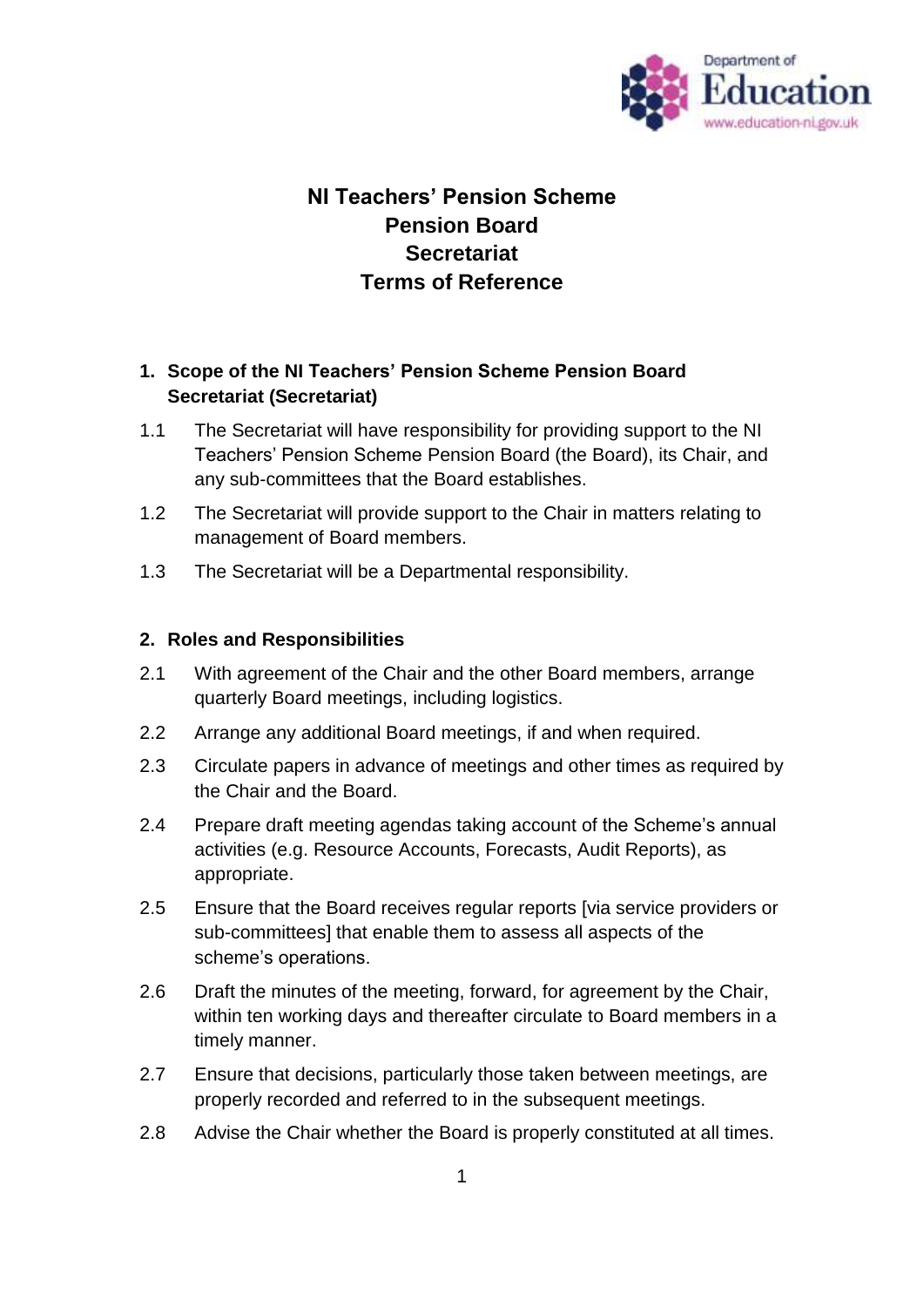- 2.9 Maintain a register of interests of Board members. Identify in advance agenda items that may raise conflict of interest for some members and seek advice from the Chair about mitigating actions to avoid conflicts of interest materialising. Capture and record in the departmental electronic records management system (i.e. HP Records Manager (HPRM) – formerly TRIM) all decisions on managing potential conflicts of interests.
- 2.10 Record in HPRM agreed minutes with any other relevant papers as determined by the Board. Facilitate the retention of the records of Board meetings and decisions indefinitely, or as determined by the Board.
- 2.11 Ensure that actions arising from Board meetings are logged, attributed and monitored.
- 2.12 Ensure there is a procedure in place for receiving, checking and processing all Board member expense claims.
- 2.13 Maintain a list of documents that the Board members must be conversant with to carry out their role and ensure that Board members have access to this list.
- 2.14 Ensure that the Board has copies of appropriate professional advice and other information, as directed by the Chair, in order to make properly informed decisions.
- 2.15 Facilitate the training / knowledge management framework for the Board, including maintaining a record of the training undertaken by the Board.
- 2.16 Arrange pre-appointment training for Board members, including mentoring sessions with existing Board members; establish a Training Needs Analysis for each Board member; maintain a record of the training undertaken by individual Board members.
- 2.17 Ensure Board members are aware of the arrangements for reporting breaches, the legal requirements and the Pension Regulator's (TPR) guidance relating to reporting breaches.
- 2.18 Carry out administrative requirements in respect of any complaints.
- 2.19 Ensure that any significant events relating to the Scheme which the Chair requires to be reported are advised to the relevant authority in accordance with legislative/regulatory requirements.
- 2.20 On behalf of the Board, ensure that any administrative returns are forwarded to the relevant authority.